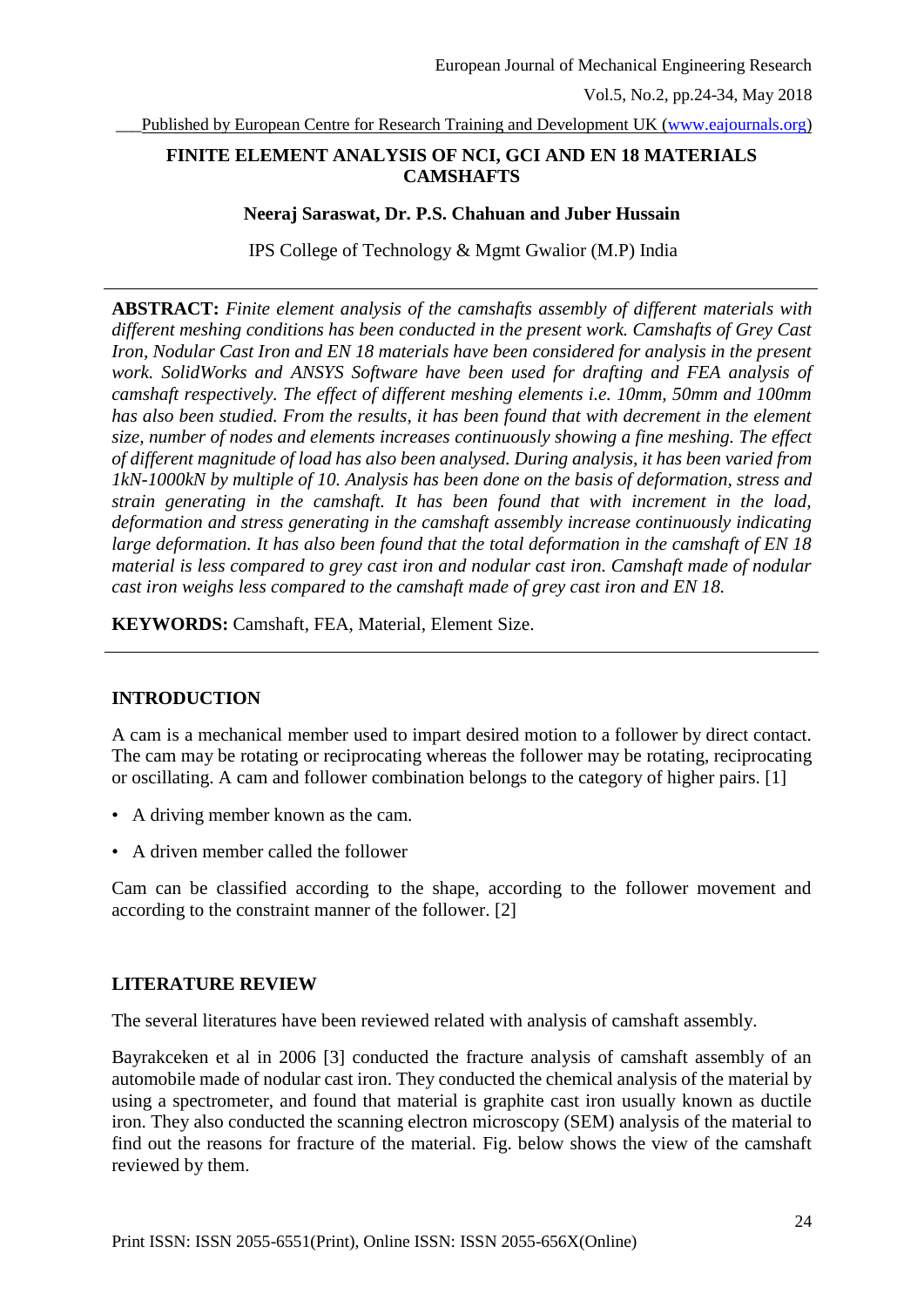

**Fig. 1 View of the camshaft studied**

Dhavale and Muttagi in 2012 [4] reviewed the modelling and fracture analysis of a camshaft. They studied the multiple degree of freedom and single degree of freedom model of cam follower. They studied that fracture analysis plays an important role in many branches of science like manufacturing, electronics, medical and aerospace.

Wanjari and Parshiwanikar in 2013 [5] studied the failure of the camshaft. They studied that there are two types of arrangements single overhead cams and double overhead cams. They told that in double overhead arrangement one head has two cams and are usually utilized in case of engines having four or more valves per cylinder.

Thorat et al in 2014 [6] conducted the design and analysis of the camshaft utilizing finite element analysis. They targeted their study towards solving a problem of finding exact loads in case of rotating elements. They utilized ANSYS Modal analysis for their work to find out the stress and strain acting on the assembly.

Suhas and Haneef in 2014 [7] conducted the contact fatigue analysis of 6 station 2 lobe camshaft assembly using finite element analysis. They targeted their work to study the hexameshing effect, load acting on the shaft, resonance frequency, contact pressure between camlobe and plunger , bearing support analysis, load distribution, load calculation based on the spring tension, inlet and outlet fuel pressure.

Jaiganesh et al in 2014 [8] performed manufacturing of PMMA camshaft by rapid prototyping. Rapid prototyping involves 3D computer-aided-design and computer-aided-manufacturing (CAD-CAM) techniques help in quick manufacturing of the products. They used stereolithography rapid prototyping techniques to manufacture the camshaft because this process is faster and simpler in manufacturing. Kumar et al in 2015 [9] utilized finite element analysis to study the vibration generated in the camshaft. They targeted their study towards analysing the vibration generated in different camshafts during their work period. They also tried to find out the materials which show no effects on the engine efficiency and also show minimum natural frequency. Different materials considered by them are chilled cast iron, billet steel, EN24 and EN8D.

Chanagond and Raut in 2015 [10] conducted the roller cam finite element analysis by optimising its surface contact area. They targeted their study towards reducing the amount of friction generating between the cam and roller. In general there is a line contact between the cam and roller which increase the friction and reduces the efficiency of the engine in order to reduce the amount of friction between the cam and roller some modifications have been done by them on the cam roller assembly to convert the line contact into point contact in order to reduce the amount of friction generating in the assembly.

Ramadhas et al in 2015 [11] conducted the dynamic analysis of cam and follower by finite element analysis. They utilized FEA software ANSYS 14.5 to study the cylindrical cam and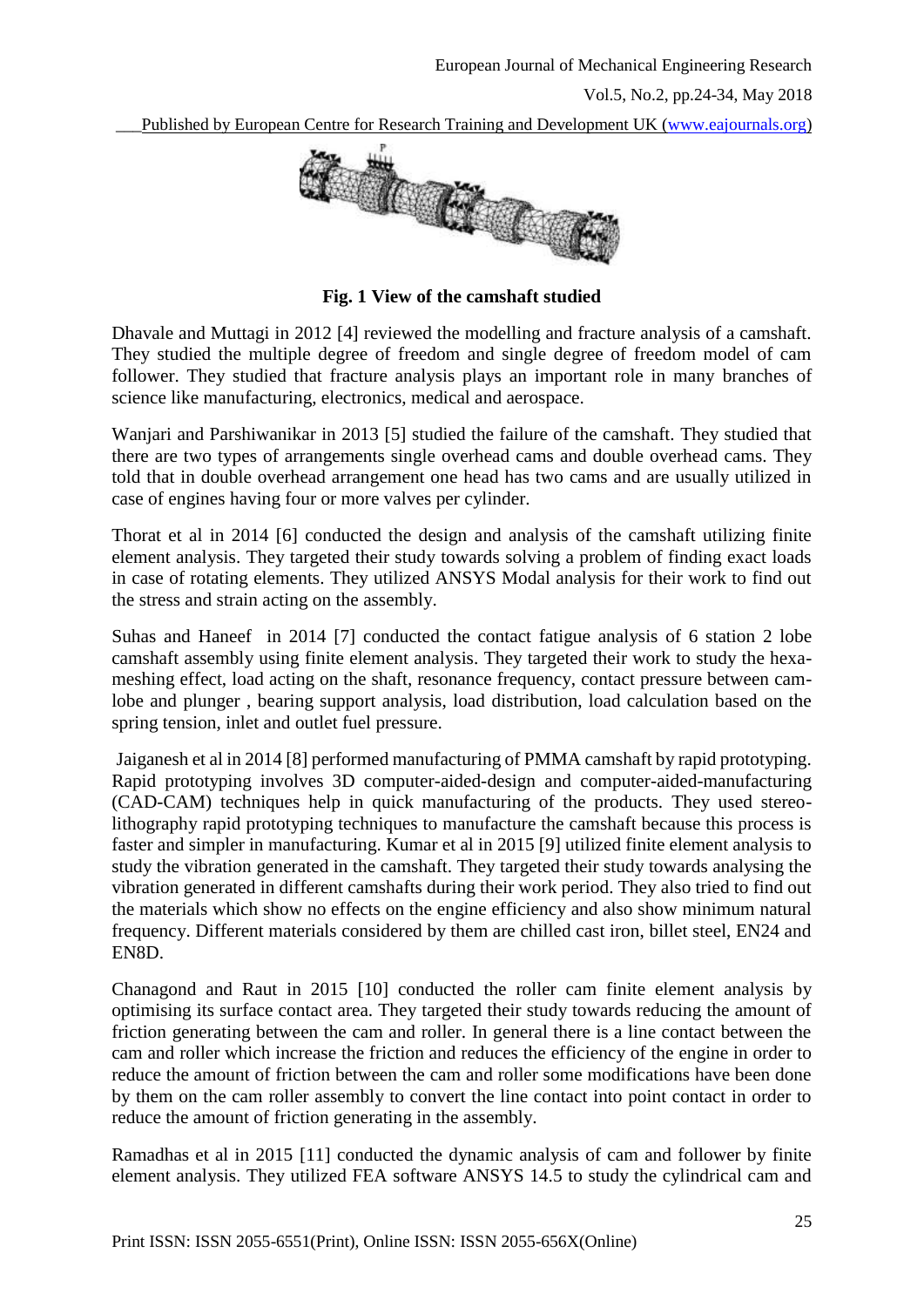Published by European Centre for Research Training and Development UK [\(www.eajournals.org\)](http://www.eajournals.org/)

follower arrangement for low speed conditions. They conducted both static and dynamic analysis of the cam and follower assembly during a packaging assembly. Perez et al in 2015 [12] conducted the task analysis and ergonomics evaluation of the camshaft production operation in an industry located in central region of Mexico.

Bongale and Kapilan in 2016 [13] conducted the finite element analysis of camshaft assembly for static and dynamic condition. They modelled the geometry in the Solidedge software and used Hypermesh for meshing of the camshaft assembly.

Ansari et al in 2017 [14] conducted the finite element structural analysis of camshaft of an automobile. They utilized Pro-E and CAE software for geometric modelling of the camshaft assembly and ANSYS for stress, strain and deformation analysis. From the results they found that aluminium metal matrix composites are good material for camshaft assembly based on the deformation and stress generated.

# **METHODOLOGY**

The present work focuses on

1. Drafting of camshaft on SolidWorks.

2. Stress, strain and deformation analysis using ANSYS of GCI, NCI and EN 18. Load applied on the camshaft is varied between 1kN to 1000kN by multiple to 10.

3. Effect of meshing method with three element sizes (10mm, 50mm and 100mm)

4. Comparison of results obtained from FEA to serve the accurate research data for future work.

Fig. 2 illustrates the camshaft assembly drawn on the SolidWorks. Total numbers of 8 cams have been drawn in the present drawing.



**Fig. 2 Geometry of the camshaft assembly**

In the present work, nodular cast iron, grey cast iron and EN18 materials are considered as material. Properties of these materials are shown in table 1.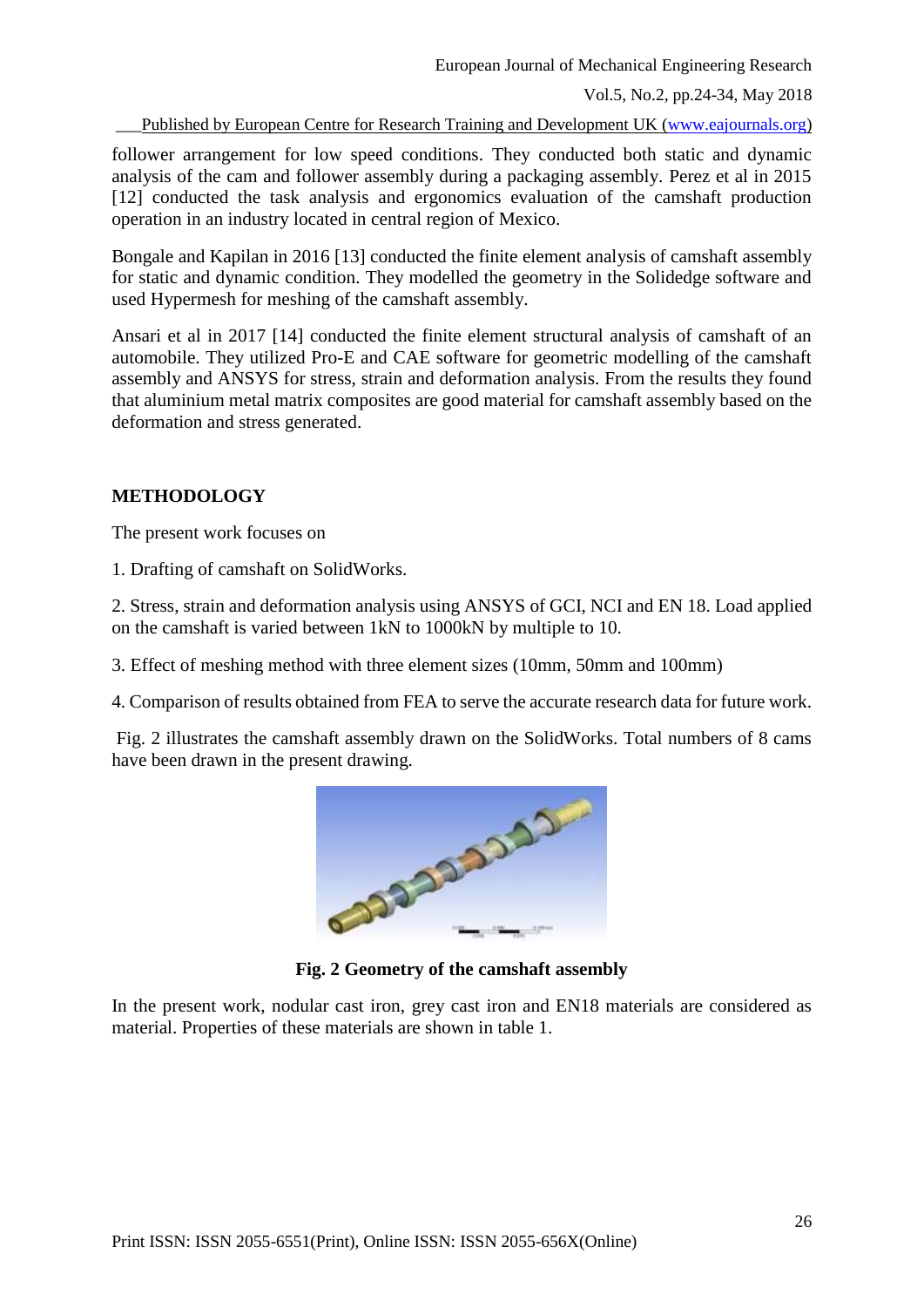Published by European Centre for Research Training and Development UK [\(www.eajournals.org\)](http://www.eajournals.org/)

| <b>Properties</b>               | <b>NCI</b>         | <b>GCI</b>           | <b>EN18</b>           |
|---------------------------------|--------------------|----------------------|-----------------------|
| Density $(kg/m^3)$              | 7100               | 7200                 | 7800                  |
| Expansion coefficient $(1/K)$   | $1.1\times10^{-5}$ | $1.1 \times 10^{-5}$ | $1.26 \times 10^{-5}$ |
| Young modulus (GPa)             | 180                | 140                  | 210                   |
| Poisson's ratio                 | 0.29               | 0.26                 | 0.3                   |
| Tensile yield strength (MPa)    | $6.7\times10^{8}$  | $2.8 \times 10^8$    | $2.5 \times 10^8$     |
| Tensile ultimate strength (MPa) | $9.2\times10^{8}$  | $4.5 \times 10^8$    | $4.6 \times 10^8$     |

# **Table 1. PROPERTIES OF MATERIALS CONSIDERED**

# **Meshing of the camshaft**

In finite element analysis, one of the important steps is the meshing. To study the effect of the meshing, different sizes of elements are considered. Sizes of elements considered in the present work are 100mm, 50mm and 10mm. Fig. 3 shows the effect of the size of element on the camshaft assembly. Table 2 shows the effect of the size of element on number of nodes and number of elements. It may be observed from the fig. and table 2 that with decrement in element size number of nodes and number of elements are increasing continuously.



(a) 100mm (b) 50mm

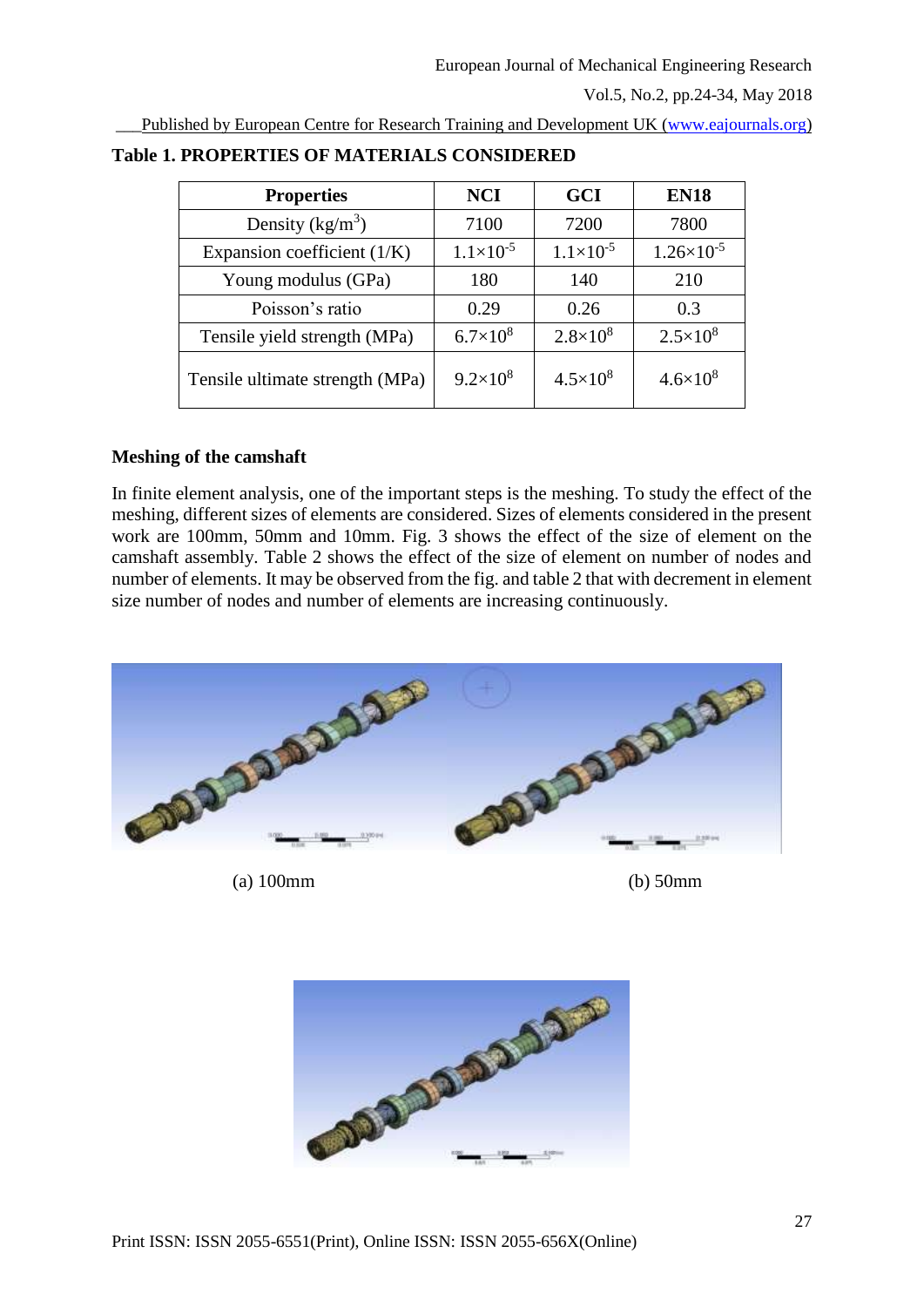\_\_\_Published by European Centre for Research Training and Development UK [\(www.eajournals.org\)](http://www.eajournals.org/)

# (c) 10mm

# **Fig. 3 Meshed view of camshaft for different size of elements**

# **Table 2. EFFECT OF SIZE OF ELEMENTS**

| <b>Element</b><br>size | Number of<br>nodes | <b>Number of</b><br>elements |
|------------------------|--------------------|------------------------------|
| 100mm                  | 21191              | 10625                        |
| 50 <sub>mm</sub>       | 21389              | 10696                        |
| 10 <sub>mm</sub>       | 33188              | 17023                        |

# **ANALYSIS OF THE CAMSHAFT**

**Table 3 shows the deformation generated in the camshaft made of NCI, GCI and EN18 for different size of elements and load values.**

| Load        | NCI(10 mm)          | GCI(10 mm)   | EN 18 (10 mm)  |
|-------------|---------------------|--------------|----------------|
| (KN)        | (mm)                | (mm)         | (mm)           |
|             | 0.13649             | 0.17575      | 0.11692        |
| 10          | 1.3649              | 1.7575       | 1.1692         |
| 100         | 13.649              | 17.575       | 11.692         |
| 1000        | 136.49              | 175.75       | 116.92         |
| Load        | $NCI(50$ mm)        | GCI(50 mm)   | EN 18 (50 mm)  |
| (KN)        | (mm)                | (mm)         | (mm)           |
| 1           | 0.13496             | 0.17282      | 0.1156         |
| 10          | 1.3496              | 1.7282       | 1.1560         |
| 100         | 13.496              | 17.282       | 11.560         |
| 1000        | 134.96              | 172.82       | 115.60         |
| Load        | <b>NCI</b> (100 mm) | GCI (100 mm) | EN 18 (100 mm) |
| (KN)        | (mm)                | (mm)         | (mm)           |
| 1           | 0.13463             | 0.17341      | 0.11531        |
| 10          | 1.3463              | 1.7341       | 1.1531         |
| 100         | 13.463              | 17.341       | 11.531         |
| <b>1000</b> | 134.63              | 173.41       | 115.31         |

Fig. 4 represents the comparison of the deformation generated between the nodular cast iron (NCI), grey cast iron (GCI) and EN 18. Loads are considered on the horizontal axis while on the vertical axis corresponding deformation is plotted. Comparison is done for different meshing size and for different loading condition. Three element sizes considered are 100mm, 50mm and 10mm while four loading values considered are 1kN, 10kN, 100kN and 1000kN. From the figures, it can be seen that with increment in the load, deformation increases. From the figures, it can also be observed that effect of increment in the load is visible when load is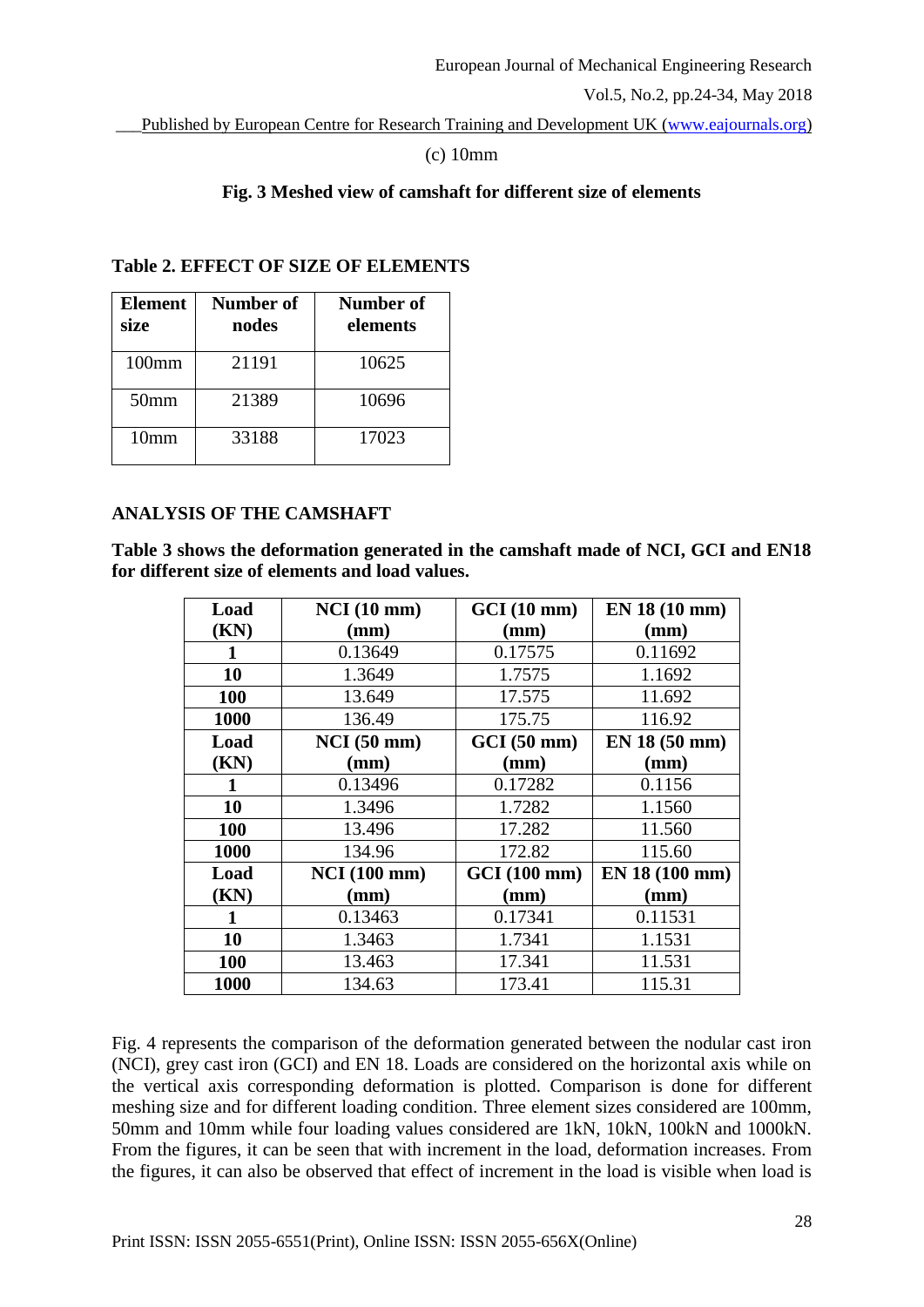Published by European Centre for Research Training and Development UK [\(www.eajournals.org\)](http://www.eajournals.org/)

increased from 100kN to 1000kN, while for small load values, deformation generated is almost same for NCI, GCI and EN 18. From the figures, it can be observed that deformation generated is less in camshaft of EN 18 material as compared NCI and GCI camshafts. This trend is observed for all values of meshing methods. Effect of meshing method is not visible in the results as the deviations between the results are very less.









Fig. 4 (c)

**Fig. 4 Comparison of deformation between NCI, GCI and EN 18**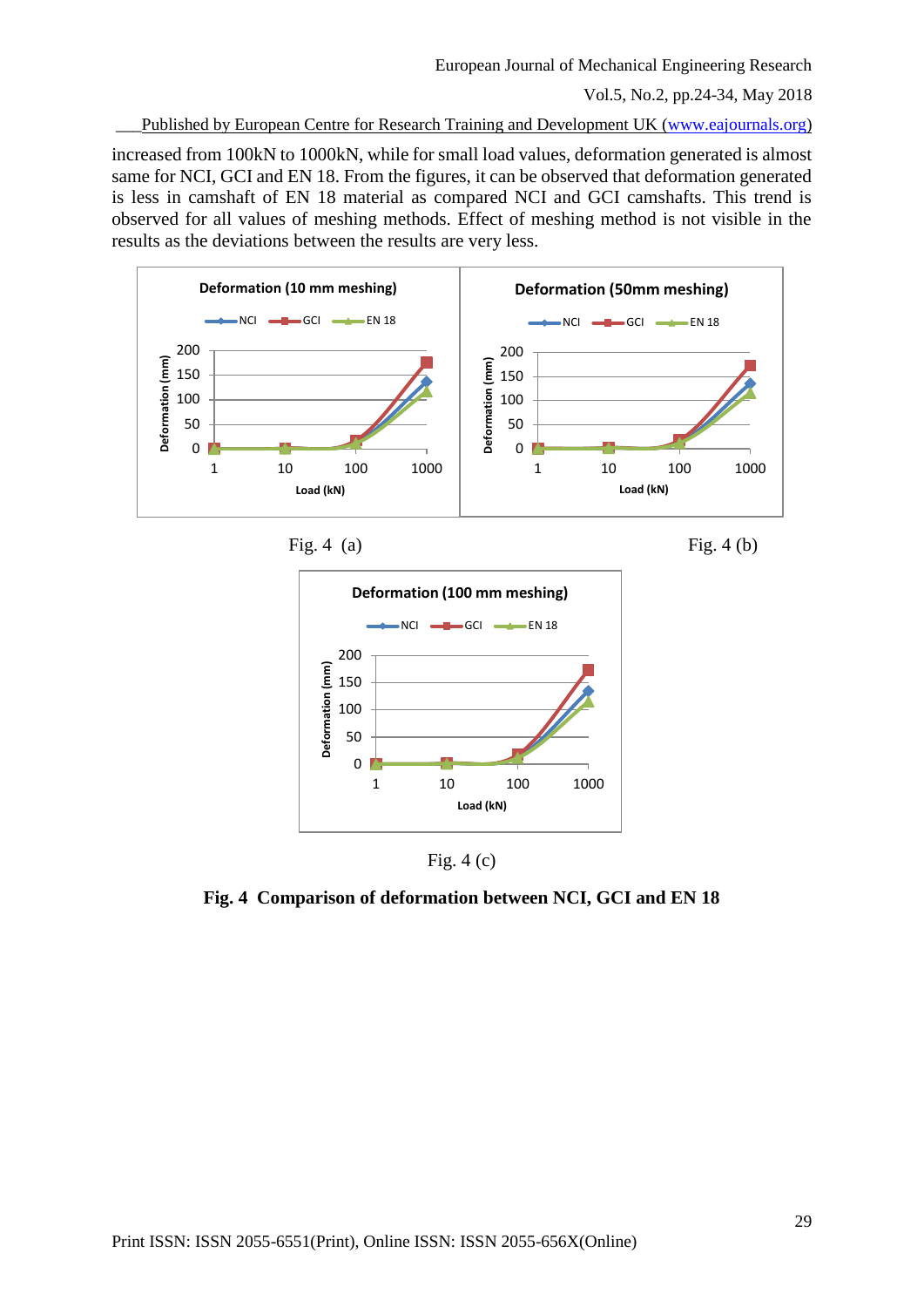Published by European Centre for Research Training and Development UK [\(www.eajournals.org\)](http://www.eajournals.org/)

| Load<br>(KN) | NCI(10mm)           | $GCI(10 \text{ mm})$ | EN 18 (10mm)        |
|--------------|---------------------|----------------------|---------------------|
| 1            | 0.00063649          | 0.00083242           | 0.00054216          |
| 10           | 0.0063649           | 0.0083242            | 0.0054278           |
| 100          | 0.063649            | 0.083242             | 0.054278            |
| 1000         | 0.63649             | 0.83242              | 0.54278             |
| Load<br>(KN) | $NCI(50$ mm)        | $GCI(50 \text{ mm})$ | <b>EN 18 (50mm)</b> |
| $\mathbf{1}$ | 0.0006384           | 0.083898             | 0.00054278          |
| 10           | 0.006384            | 0.0083898            | 0.0054278           |
| 100          | 0.06384             | 0.083898             | 0.054278            |
| 1000         | 0.6384              | 0.83898              | 0.54278             |
| Load<br>(KN) | <b>NCI</b> (100 mm) | GCI(100 mm)          | EN 18 (100mm)       |
| 1            | 0.00063792          | 0.00083838           | 0.00054236          |
| 10           | 0.0063792           | 0.0083838            | 0.0054236           |
| 100          | 0.063792            | 0.083838             | 0.054236            |
| 1000         | 0.63792             | 0.83838              | 0.54236             |

**Table 4. STRAIN VALUES OF NCI, GCI AND EN 18**

Table 4 shows the strain generated in the camshaft made of NCI, GCI and EN 18 for different size of elements and load values.

| Load       | $NCI(10$ mm)        | GCI(10 mm)   | <b>EN 18 (10mm)</b> |
|------------|---------------------|--------------|---------------------|
| (KN)       | (MPa)               | (MPa)        | (MPa)               |
|            | 96.152              | 96.685       | 95.982              |
| 10         | 961.52              | 966.85       | 959.82              |
| 100        | 9615.2              | 9668.5       | 9598.2              |
| 1000       | 96152               | 96685        | 95982               |
| Load       | $NCI(50$ mm)        | GCI(50 mm)   | <b>EN 18 (50mm)</b> |
| (KN)       | (MPa)               | (MPa)        | (MPa)               |
|            | 99.911              | 101.57       | 99.303              |
| 10         | 999.11              | 1015.7       | 993.03              |
| 100        | 9991.1              | 10157        | 9930.3              |
| 1000       | 99911               | 101570       | 99303               |
| Load       | <b>NCI</b> (100 mm) | GCI (100 mm) | EN 18 (100mm)       |
| (KN)       | (MPa)               | (MPa)        | (MPa)               |
| 1          | 99.825              | 101.49       | 99.216              |
| 10         | 998.25              | 1014.9       | 992.16              |
| <b>100</b> | 9982.5              | 10149        | 9921.6              |
| 1000       | 99825               | 101490       | 99216               |

Table 5 shows the stress generated in the camshaft made of NCI, GCI and EN 18 for different size of elements and load values.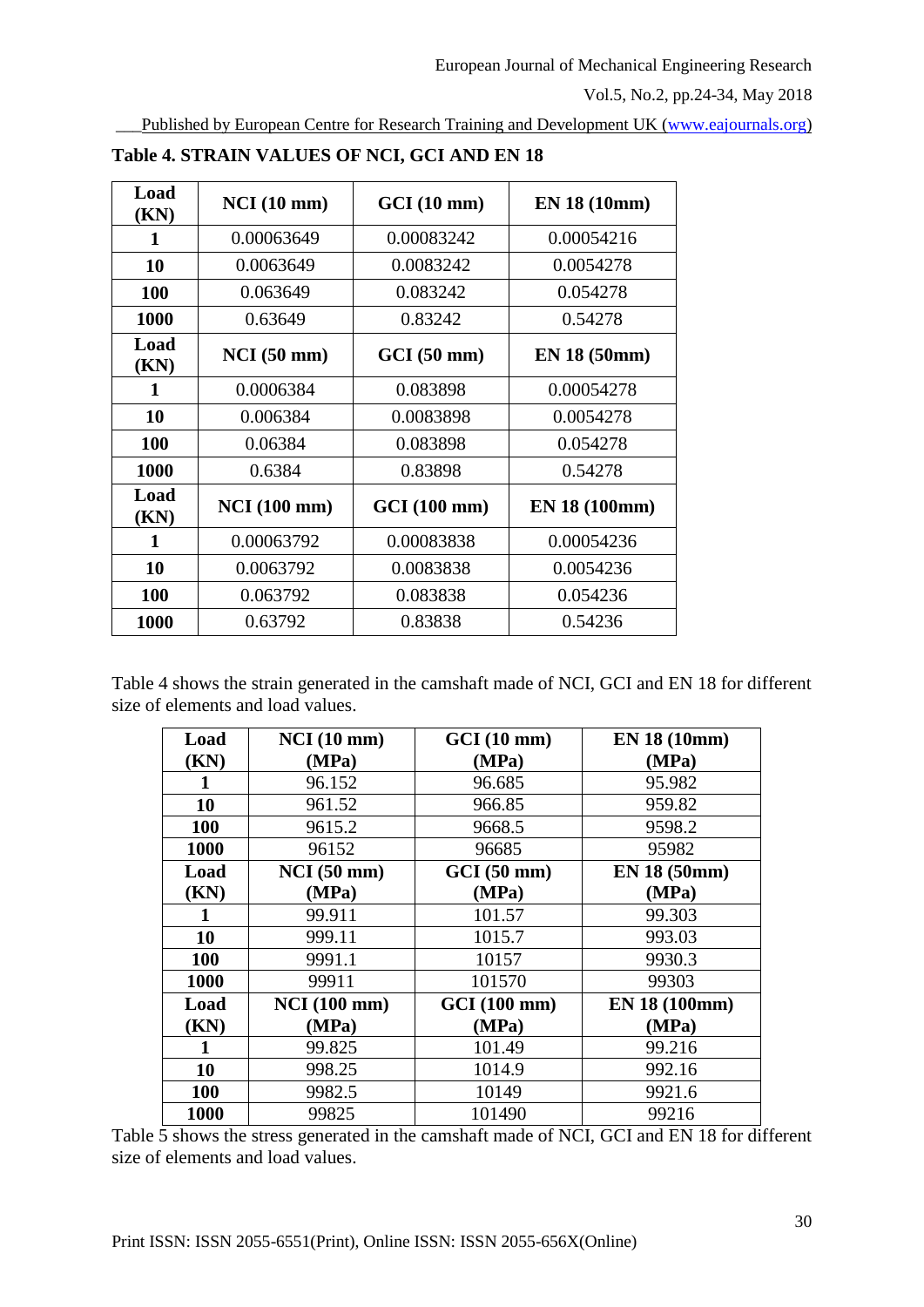#### European Journal of Mechanical Engineering Research

Vol.5, No.2, pp.24-34, May 2018

\_\_\_Published by European Centre for Research Training and Development UK [\(www.eajournals.org\)](http://www.eajournals.org/)





**Fig. 5 Comparison of maximum strain generated between NCI, GCI and EN 18**

Fig. 5 represents the comparison of the strain generated between the nodular cast iron (NCI), grey cast iron (GCI) and EN 18. On the horizontal axis load values are considered while on the vertical axis maximum strain generated is plotted. Comparison is done for different loading conditions and for different meshing sizes. Four loading values considered are 1kN, 10kN, 100kN and 1000kN and three element sizes considered are 100mm, 50mm and 10mm. From the figures, it can be seen that with increment in the load, strain increases. From the figures, it can also be observed that effect of increment in the load is visible when load is increased from 100kN to 1000kN, while for small load values strain generated is almost same. From the figures, it can also be observed that strain generated is less for camshaft made of EN 18 compared to the camshaft made of NCI and GCI. This trend is observed for all values of meshing methods. Effect of meshing method is not visible in the results as the deviations between the results are very less.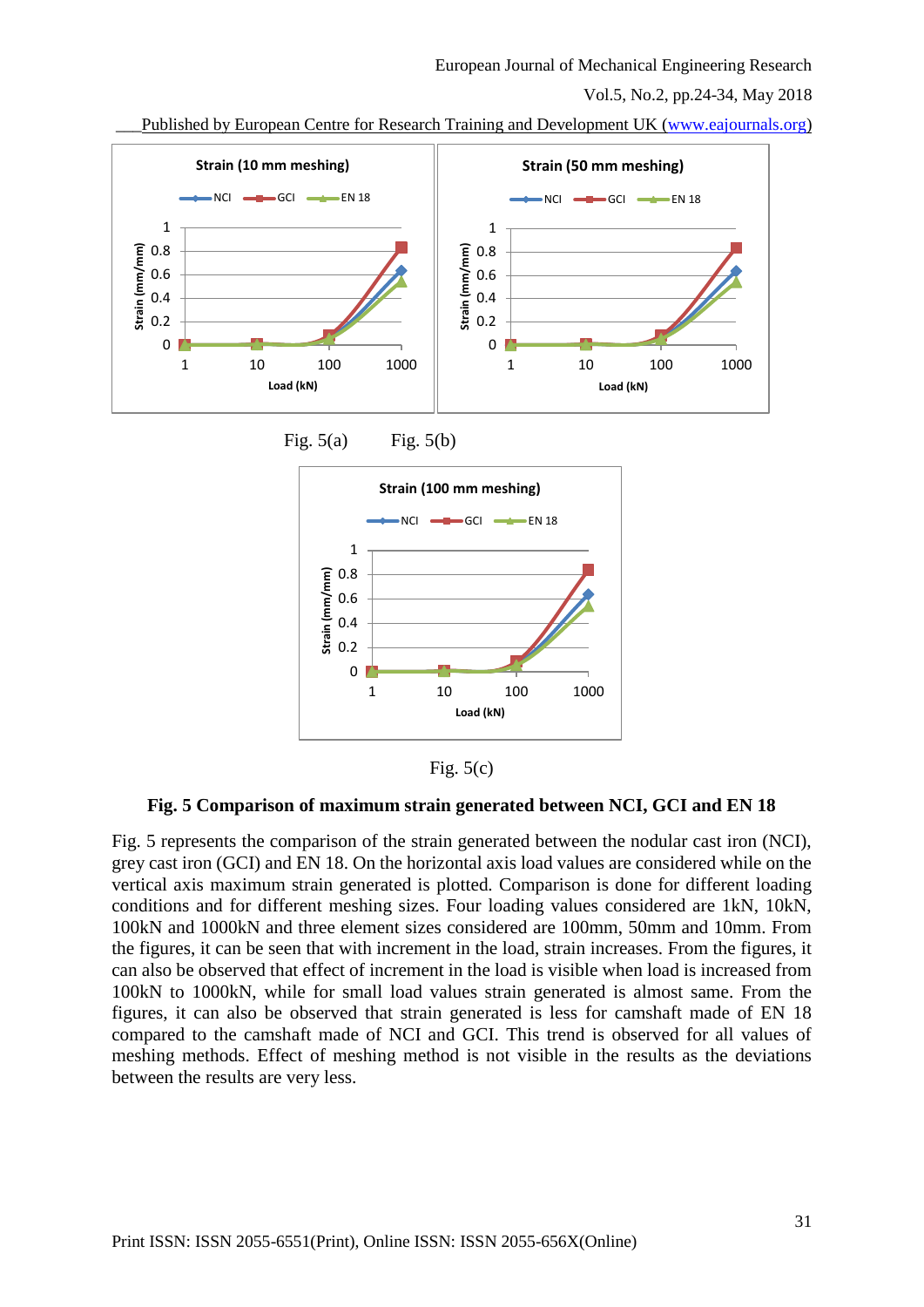#### European Journal of Mechanical Engineering Research

Vol.5, No.2, pp.24-34, May 2018

Published by European Centre for Research Training and Development UK [\(www.eajournals.org\)](http://www.eajournals.org/)











**Fig. 6 Comparison of stress generated between NCI, GCI and EN18**

# **RESULTS**

Following Results are obtained through analysis,

With increment in the load, amount of deformation, strain and stress increases.

Effect of increment in load is visible between the range from 100-1000kN.

Camshaft made with EN18 shows least deformation, strain and stress generated compared to the camshaft made of NCI and GCI.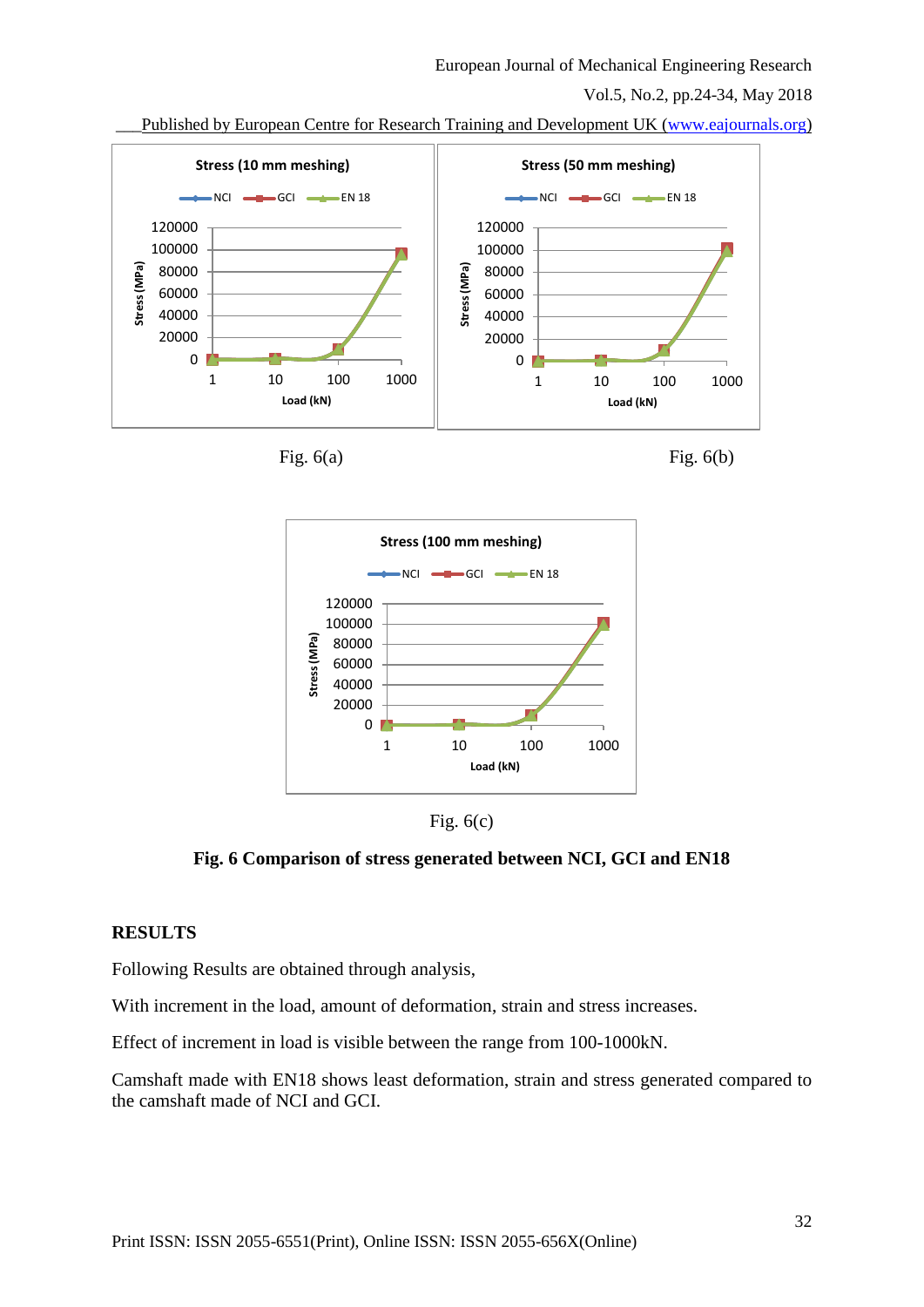Published by European Centre for Research Training and Development UK [\(www.eajournals.org\)](http://www.eajournals.org/)

# **CONCLUSIONS**

Following conclusions are made by the research,

Camshaft is critical part of the engine assembly.

Finite element analysis of the camshaft assembly can help in getting the accurate results.

Decrement in element size increases the number of nodes and elements, and makes the meshing fine.

EN 18 is new material which can be used to make camshaft and is good in comparison with Nodular Cast Iron and Grey Cast Iron.

# **FUTURE RESEARCH**

Effect of Nonlinearity can be included in the solution procedure.

Effect of thermal stress can be included while solving the problem.

Effect of other materials like steel and alloys can be included for more better comparative study.

# **REFERENCES**

- [1] Preben W. Jensen, 1987, Cam Design and Manufacture: 2<sup>nd</sup> ed., Marcel Dekker, Inc., New York and Basel.
- [2] Robert L. Norton P. E., 2009, Cam Design and Manufacturing Handbook:  $2<sup>nd</sup>$  ed., Industrial Press, New York.
- [3] Bayrakceken H., Ucun I., and Tasgetiren S., 2006, Fracture analysis of a camshaft made from nodular cast iron, Engineering Failure Analysis, Vol. 13, pp. 1240-1245.
- [4] Dhavale A. S. and Muttagi V. R., 2012, Study of Modeling and Fracture Analysis of Camshaft: A Review, International Journal of Engineering Research and Applications, Vol. 2, Issue 6, pp. 835-842.
- [5] Wanjari R. V. and Parshiwanikar T. C., 2013, Failure of Camshaft, International Journal of Innovative Technology and Exploring Engineering, Vol. 2, Issue 6, pp. 248-250.
- [6] Thorat S. G., Dubey N., Shinde A., Fulpagare P. and Suryavanshi M., 2014, Design and Analysis of Camshaft, Proceedings of 11th IRF International Conference, 15 June 2014, Pune, India.
- [7] Suhas K. S. and Haneef M., 2014, Contact Fatigue Analysis using Finite Element Analysis for 6 Station 2 Lobe Cam Shaft, Indian Journal of Applied Research, Vol. 4, Issue 7, pp. 185-187.
- [8] Jaiganesh V., Christopher A. A. and Mugilan E, 2014, Manufacturing of PMMA Cam Shaft by Rapid Prototyping, Procedia Engineering, Vol. 97, pp. 2127 – 2135.
- [9] Kumar D., Goyal A., Barmola A., Kushwaha N. and Singha S., 2015, Vibration Analysis of The Camshaft Using Finite Element Method, National Conference On Knowledge, Innovation In Technology And Engineering, 10-11 April 2015, Pp. 251-254.